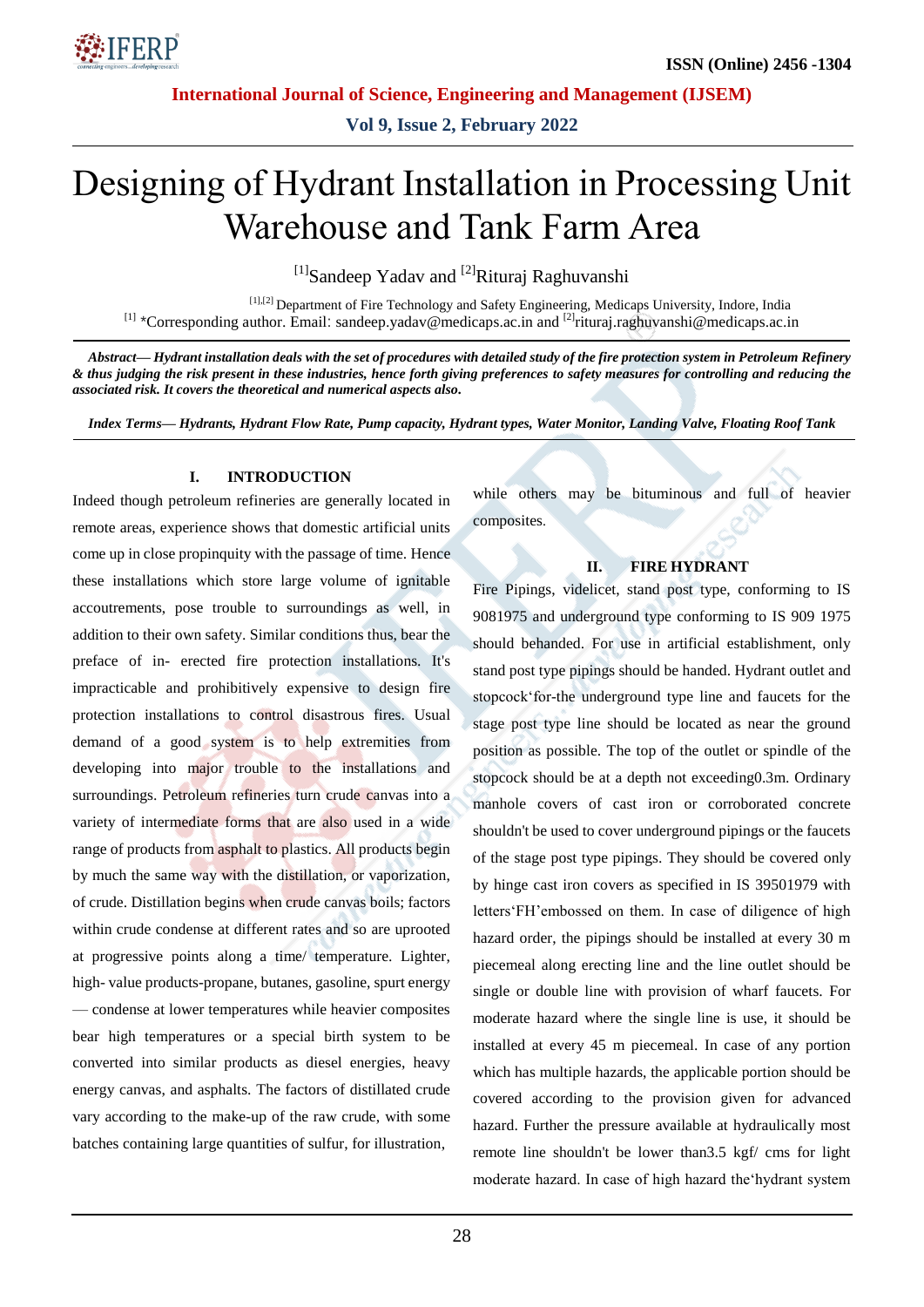

# **Vol 9, Issue 2, February 2022**

should be so designed that when half the aggregate pumping capacity is being discharged at the hydraulically most remote point and other half in the most vulnerable area enroute a minimal pressure of5.25 kg/ ems is available at the remote point.

## **III. TYPES OF FIRE HYDRANT**

Single headed landing valve – This single headed valve are use to drawn the water from the fire mains and used for fire fighting in different place with the help of expertise firemen. meter or V-notch. The flow shall be not less than 1800 liters' per minute at 0.7 MN/m' ( 7 kgf/m²) for type B. Stand pipe hydrant – A penstock is a type of rigid water pipeline which is erected intomulti-story structures in a perpendicular position, to which fire hoses can be connected, allowing homemade operation of water to the fire. Within structures stovepipes therefore serve the same purpose as fire. This type of line are used in dry line system. A" dry" penstock is a pipe extending into a structure that can be used by the fire department to supply fire fighting water to the innards of the



The landing valve assembly consists of valve, instantaneous female outlet and blank caps for TYPE A. The tolerance where not specified shall be  $\pm$  0.5mm. The diameter of the flange shall match with the respective diameter of the pipe that is 75 mm and 100 mm respectively. Water shall be discharged through the valve assembly and its flow shall be measured using flow meter or V-notch. The flow shall be not less than 900 litres per minute at 0.7 MN/m' (7 kgf/m²) for type A.

Double headed landing valve – This landing valve is also work same as single headed landing valve but with two outlets that are fixed with instantaneous female coupling with blank caps. Dimensions of the component parts that is hand wheel, spindle and other attachments are same as single headed landing valve. Water shall be discharged through the valve assembly and its flow shall be measured using a flow

structure. The pipe is fixed and permanently in place with an input generally located near a road or driveway so that a fire machine can supply water to the system. Fire fighters bring hoses in with them and attach them to penstock outlets located along the pipe throughout the structure. Dry stovepipes aren't typically filled with water, the pipes are therefore dry and are so named. When a fire occurs the pipes are" charged", meaning water is introduced into them.

#### **IV. WATER MONITOR**

Observers shall be located at strategic locales for protection of cluster of columns, heaters, gassifiers,etc., and where it may not be possible to approach the advanced situations. A minimum of 2 observers shall be handed for the protection of each similar area. Water monitors for protection of heaters shall be installed so that the heater can be insulated from the remainder of the factory in an exigency.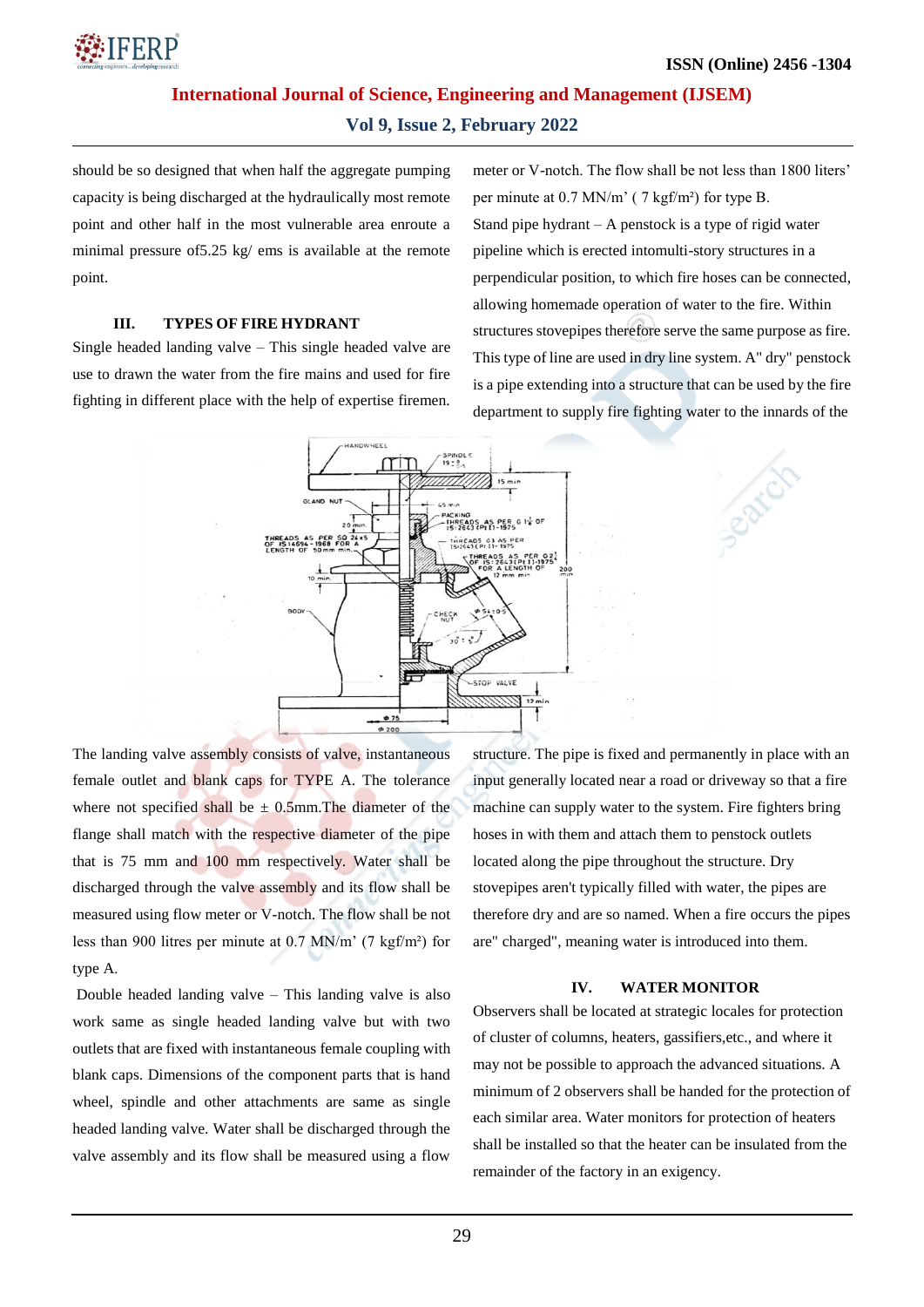

# **Vol 9, Issue 2, February 2022**

The observers shouldn't be installed lower than 15 mtrs from dangerous outfit. The demand of observers shall be established grounded on hazard involved and layout considerations. The position of water observers shall not exceed 45 mtrs. from the hazard to be defended. Observers should be painted with luminous color for ease of identification. The size of the water examiner is denoted by its stage post flange confines and is designed for rated discharge capacity of 1 750 I/ min for 63 mm size, 2 580-l/ min for 75 mm size and 4 250-l/ min for 100 mm size at pressure of 0.7 MN/  $m<sup>2</sup>$  7 (kgf/ cm <sup>2</sup>). The shape of the examiner shall be so designed that it shall allow free inflow of water with minimal disunion loss and maximum stability against snoot response.

## **V. MATERIAL SPECIFICATION**

For Single and double landing valve hydrant - The stopcock body, bonnet, stop stopcock, check nut, immediate womanish outlet and blank cap shall be made either of prime- drumcitation Conforming to Grade LTB-2 of IS 318 1981 or aluminum amalgamation conforming to 19 designation 4225, 4450 and 4600 of IS 617 1975. All aluminum and zinc amalgamation shall be of die casting only.

Zinc-aluminum amalgamation ( bobby0.5 to1.5 percent, aluminum10.5 to11.5 percent, magnesium0.015 to0.03 percent and balance zinc) or pristine sword designation 04Cr17NiMOa conforming to IS 6529 1972. All aluminum and zinc amalgamation shall be of die casting only. The stopcock spindle shall be made of brass rod conforming to IS 320 1980 or IS 319 1989 for use with body of prime- drumcitation and of pristine sword conforming to IS 6603 1972 for use with body of aluminum or zinc amalgamation or pristine sword. The hand wheel shall be made of mild sword conforming to IS 1030 1989 or cast iron conforming to IS 210 1978.

Washers, gaskets shall be made of rubber conforming to IS 937 1981 or leather conforming to IS 581 1976. Gland quilting shall be of asbestos thread conforming to IS 4687 1980. The spring shall be of phosphor line conforming to IS

7608 1987 for bobby amalgamation wharf stopcock and pristine sword line conforming to IS 6528 1972 for aluminum amalgamation, zinc amalgamation and pristine sword wharf faucets.

For Stand Pipe Hydrant- The stand-pipe head may be made either of leaded-tin- bronze or aluminum alloy. The stand-pipe may also be made either completely out of aluminum alloy with shaft of aluminum pipe or mild steel pipe (galvanized) with leaded- tin-bronze fittings. While selecting the material for the manufacture of stand-pipes, care shall be taken to avoid juxta-position of dissimilar metals likely to cause electrolytic action. Leaded-Tin-Bronze — Leaded-tin-bronze used for castings and forgings shall conform to Grade II of IS : 318-1962.Aluminum Alloy - Aluminum alloy used for castings and forgings shall conform to IS Designation on 4 450 of IS : 617-1975. Mild Steel Pipes (Galvanized) - Mild steel pipes (galvanized), if used for the stand- pipe shaft, shall conform to IS : 1239 (Part I)-1979. Aluminum Pipe - Aluminum pipe, if used for the stand-type shaft, shall conform to IS : 737-1974.

For Water Monitor - Examiner shall have the flange of periphery corresponding to stand post that's 63 mm, 75 mm and 100 mm independently. Flanges of advanced size may be used for better hydraulic effectiveness and in that case it shall be welded with the reducer. The reducer shall further be connected to swivel joint which shall be so designed so as to have vertical gyration of 360" in either direction. The swivel joint shall be farther welded with the bend. The bend shall be further connected with another swivel joints having vittles for perpendicular gyration of minimal 125" (80' overhead and 45" over). The swivel joint shall be farther attached with proper bend to water barrel. The outlet of barrel shall have external vestments conforming to IS 2643 ( Part I)-1975 with class A forbearance. The snoot shall be of standard perforation size and conforming to performance conditions. The bay of the snoot shall be handed with external hexagon to grease tightening of snoot. Near the snoot outlet, external thread shall be handed to enable lower snoot tip or fog tip to be connected to the same. Covering medium shall be handed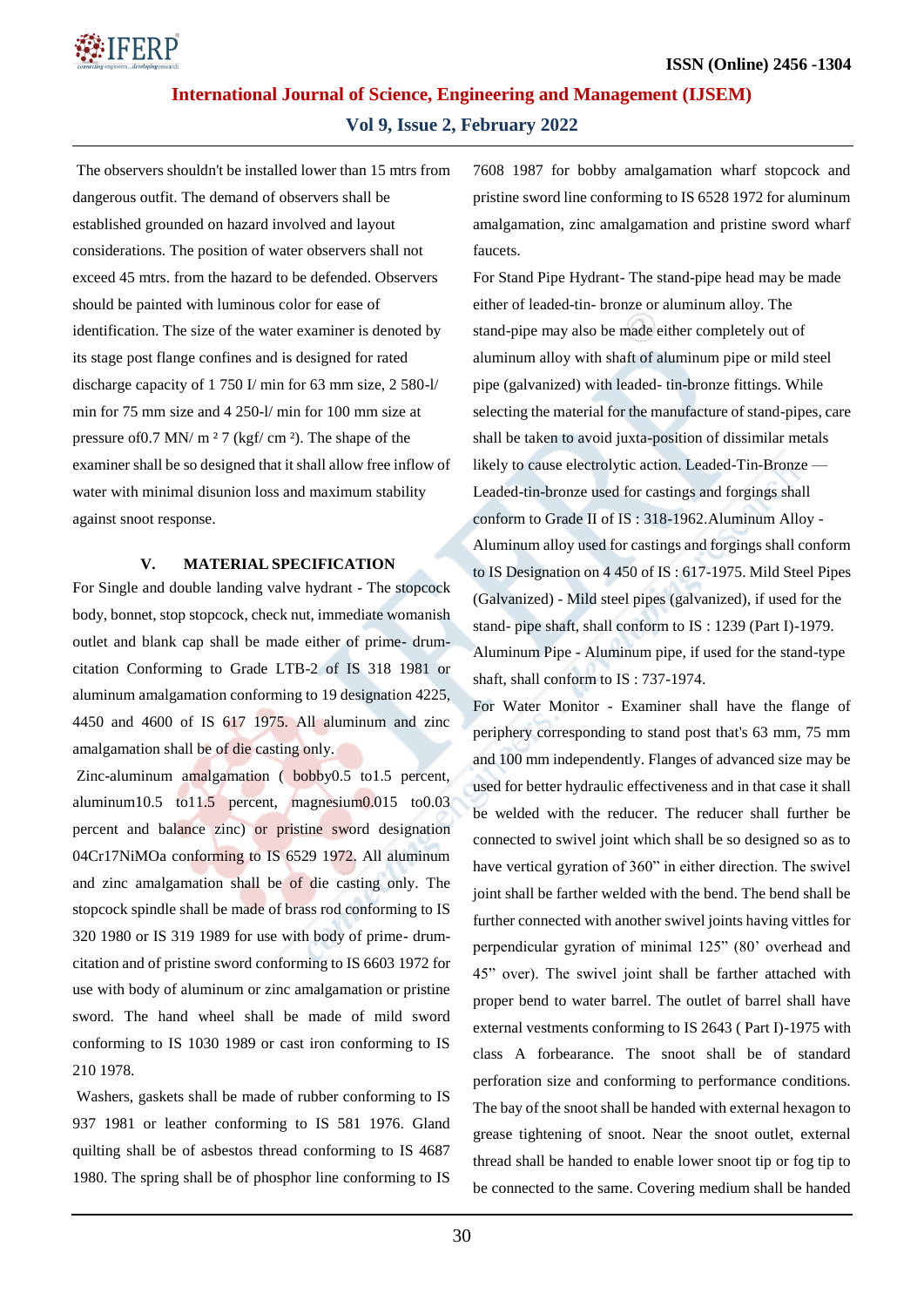

# **Vol 9, Issue 2, February 2022**

to grease the vertical and perpendicular gyration of examiner. This shall be either single handle bar type or worm and worm wheel type. Positive cinches shall be handed for unattended operation. In case of worm and worm wheel geared unit, it shall be tone locking type.Piping material and Design– Piping in the refinery are done in two ways underground piping and above ground piping. The pipe size from the pump house is 30inch after coming to the process unit area it reduces to 28inch. The underground sub branches in processing area are 14inch and the outer area is ringed with 28inch. Similarly in warehouse the water main size is 10 inch and in tank farm area it is ringed with 28inch. Piping shall be listed for fire protection service or shall comply with the standards.

## **VI. DESIGNIGN CALCULATION**

#### **A. Hydrant Calculation –**

The total area of the process unit is  $= 250*110 = 27500 \text{m}2$ The length of the water main ring is  $= 720$ m

As per OISD 116 the water main are at a distance of 15

meter and the hydrant and monitor should be at a distance of 30 meter.

Therefore total no of hydrant and monitor  $= 720/30 = 24$ 

 Out of which 16 are double headed landing valve hydrant and 8 are water monitor

The discharge of one double headed landing valve is

 $=72m3/hr$ 

Therefore for 16 double headed landing valve is  $= 72x16 =$ 

1152m3/hr

Similarly the discharge of one water monitor is  $= 144$ m3/hr

Therefore the discharge of 8 water monitor is  $= 144x8 =$ 

1152 m3/hr

Total water requirement

Discharge of double headed landing valve+ discharge of water monitor  $= 1152 + 1152$  $= 2304x4$ 

 $= 9216m3$ 

#### **B. Warehouse Calculation** –

The total area of the warehouse  $= 100x80 = 8000m2$ Therefore the length of the water main is  $= 360$ m

As per OISD 116 the water main at a distance of 8 meter and

the hydrant distance are at a 30 meter= $360/30 = 12$ 

Discharge of one double headed landing valve hydrant is =

72m3/hr

Therefore 12 double headed landing

valve hydrant will discharge =

 $72x12 = 864m3/hr$ 

Total water requirement =  $864x4 = 3456m3$ 

**C. Calculation For Volume,Dyke Area And Water Main For Fixed Roof (Internal Floating Roof Tank)**

Number of tanks  $= 2$ Diameter of each tank  $= 30$  m Height of each tank  $= 15$  m Volume of tank  $= \Box r2h$  $= 3.14*15*15*20$  $=10597m3/hr$  $=1059700$  lit. Total capacity of tanks  $= 2*1059700$  lit  $= 21195000$ 

Dyke area of tank as per OISD 116 the height of dyke wall is 2mtr and maximum depth of liquid in dyke after total spillage is 300mm

So maximum height is  $= 2-0.2 = 1.8$ m Tank volume = Dyke volume  $10597 = a3$  $10597 = 1.8*a2$  $= 77$  m<sup>2</sup>

Therefore total area of the dyke  $=$  length\*breadth\*height  $= 77*77*2$ 

```
= 11858m3
```
The length of one side of water main ring  $= 77*4 = 308$  m As per OISD 116 maximum distance between two hydrant post should not exceed 30 mtr The total length of water main  $=$  308 m So total number of hydrant and monitor  $= 308/30 = 11$ 

By assuming that there are 7 double headed hydrant and 6 water monitor are there So the discharge of 7 double headed hydrant is  $= 7*72 =$ 504m3/hr Now the discharge of 6 water monitor =  $6*144 = 864 \text{m}^3/\text{hr}$